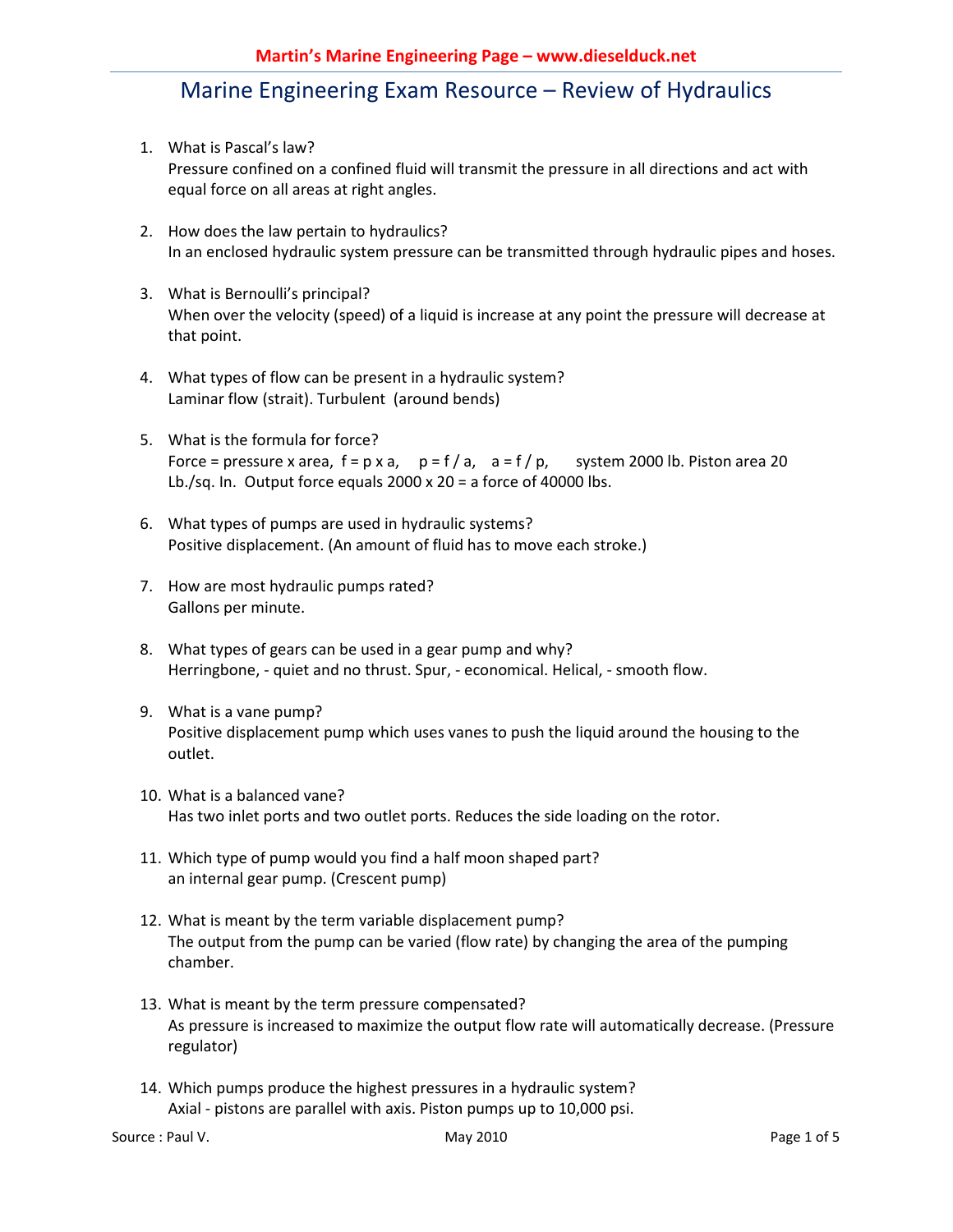- 15. What is the difference between an axial and a radial piston pump? Axial - is parallel to shaft (pistons working) Radial - piston working 90 degrees to shaft axis.
- 16. How can the displacement of piston pumps be changed? By lengthening or shortening piston stroke.
- 17. What is the rating system used on hydraulic filtering? Microns. 1 micron = 1 millionth of a meter or = .000039 of an inch. Filters are usually 5 microns.
- 18. What are the three main families of valves used in hydraulic systems? Pressure control, counter balance relief. Directional control, controls cylinder movement Flow control, controls speed of operation.
- 19. What type of valve do we use to control the pressure in a system? Pressure control valve. Pressure relief valve.
- 20. What is the purpose of a vent in the reservoir? No pressure in tank is built up just atmospheric pressure. Regardless of fluid level.
- 21. Where in the system does the valve in question 19 go? After the pump and before any other component in the system. (System safety valve) even before filter.
- 22. What is the pressure reducing valve and what is it used for? Reduces pressure like a relief valve but to a different direction to a secondary circuit at a lower setting than the relief valve.
- 23. What is an unloading valve and where is it used? A valve used top unload a low-pressure pump when the h.p. pump is the only one required in the system.
- 24. What is a sequence valve and where is it used? Controls the operation of two cylinders when one has to operate before the other. Ie clamp and drill operation..
- 25. What is a counterbalance valve and where is it used? What is a break valve? Pressure control valve that maintains backpressure to prevent a load from falling.
- 26. How does a flow control valve work? (Needle valve) by changing the area through which the flow passes. Used to control the speed on a cylinder or motor.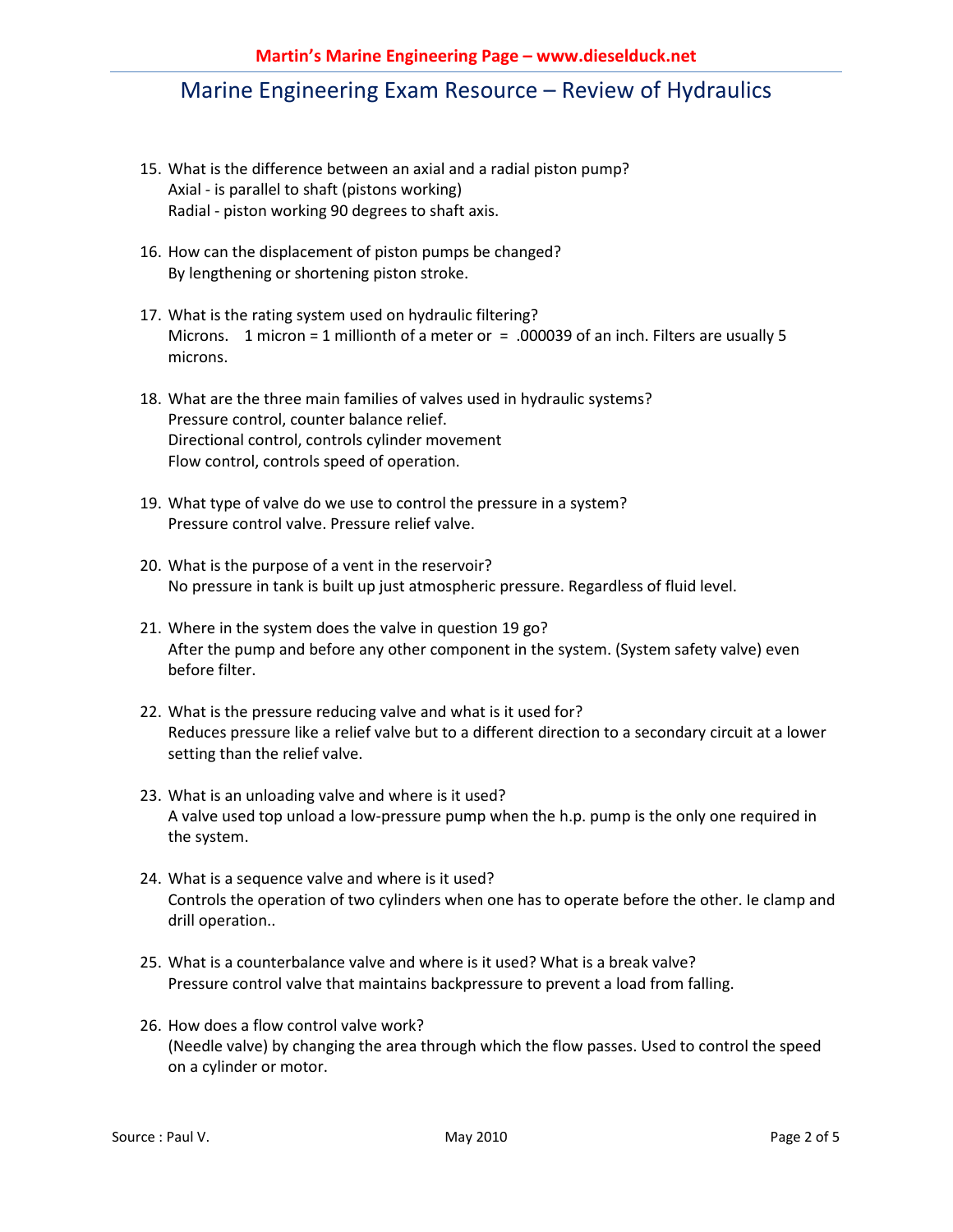- 27. What is another name for a flow control valve? Volume control valve.
- 28. What is a check valve? A valve that allows flow only one way.
- 29. What type of valve normally controls cylinder movement? Directional control valve. Page 252
- 30. What is the different center ports available? Closed float Open tandem page 253- 255
- 31. A three position, four-way d.c.v. is connected to a cylinder with a pressure gauge on the b port. When the cylinder extends, pressure is applied to the A port. The gauge shows and increase in pressure but the cylinder does not move, what is wrong? B port is blocked. The directional control valve is blocked.
- 32. What is the most common type of cylinder used in hydraulics? What is another name for it? Double action cylinder or a linear activator. Page 294
- 33. What type of controls are used to activate directional control valves? Solenoid (electrical impulse) Pilot pressure Mechanical (lever) page 303
- 34. What type of component is used to store hydraulic energy? Accumulator pre-charged to half the working pressure. Page 298
- 35. What type of gas is used? Nitrogen. Page 301
- 36. How is pipe measured? Inside dimensions
- 37. How is tubing measured? Outside diameter
- 38. When hydraulic pressure is used to shift a valve, the valve is said to be? Pivot activated.
- 39. The outside diameter of tubing with a dash number of 8/16 would be? 8/16 or ½ inch outside diameter.
- 40. The inside of a hydraulic hose with a dash number of 8/16 would be? 8/16" or ½ " inch inside diameter.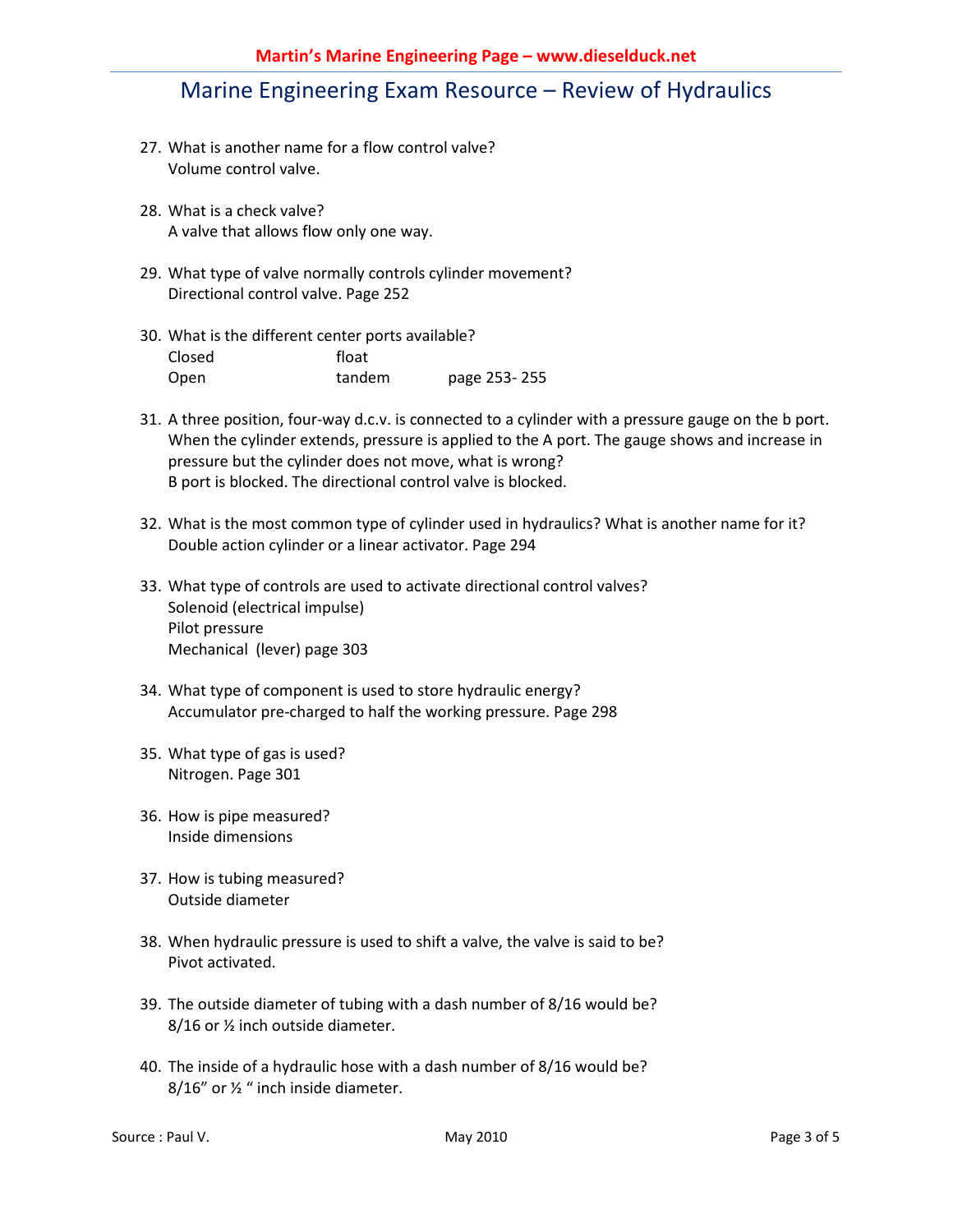- 41. The pipe with the heaviest wall thickness is? Double extra heavy strength.
- 42. At a given pressure setting the force exerted by a hydraulic cylinder depends on? Affect over piston flow
- 43. Fluid under pressure passing through a restricted passage shows? Lower pressure or a pressure drop. Bernolles principal.
- 44. The difference between cracking pressure and full flow pressure is called? Cracking when a valve first starts to open. Full flow, valve full open. Pressure override, the difference between the two.
- 45. When velocity of a fluid is increased, pressure does what? Drops. Bernolles principal.
- 46. Where is a pressure line located? After the system relief valve. Before any other components on pressure side. Page 272
- 47. Where would you place a vacuum gauge on a hydraulic pump? On the suction side of pump.
- 48. If you install a new gear pump on a system and it did not deliver oil, what would be the mostly likely problem? Direction of rotation. Lack of oil. Plugged in tank. Air leak in suction.
- 49. What is the most important consideration when installing a pump above the surface of the oil to be pumped.? The distance between the oil and pump level. As short as possible. Less bends and Corners as possible.
- 50. When pressure testing a cylinder under no load conditions, an increase in pressure indicates? Internal bending in cylinder piston.
- 51. If you found a hydraulic pump with a restricted suction line, what problems could occur if it is not repaired? Damage do to cavitation or (vapor or air bubbles)
- 52. How is the working pressure usually increased in a hydraulic system? Changing the settings on the relief valve.
- 53. If you replaced the sleeve or cam ring in a vane pump, what else should you replace? You should replace the vanes.